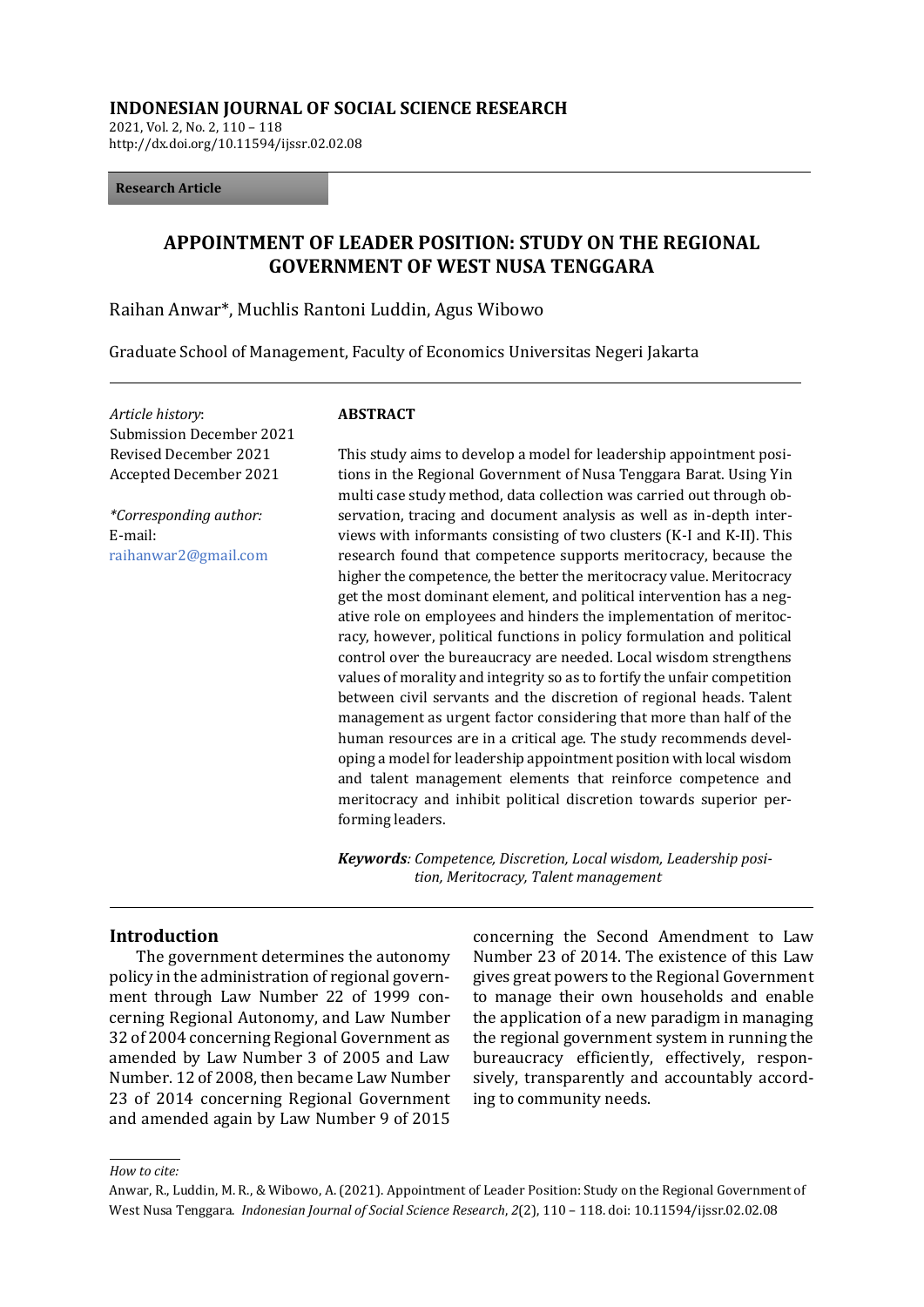Local government bureaucracy runs slowly, and very careful, this way of working makes it difficult for people who need fast, efficient, timely and simple services. Adnan (2013) summarizes some of bureaucratic weaknesses in the implementation of regional governance, including the organizational structure and work procedures made by each regional government which only accommodates officials in structural positions; lack of community participation; limited in transparency; overlapping work mechanisms among divisions of tasks make it difficult for internal circles and communities to deal with local governments; the politicization of civil servants is still symptomatic; an unhealthy career system creates unfair competition, which is not easily changed by bureaucratic apparatus.

The regional leader, who has absolute authority in the management of regional apparatus, ignores the processes and mechanisms for managing regional apparatus that meet general standards and regulations, causing mismanagement in recruitment, career path arrangements, and unclear apparatus placement (Murtadlo, Supriyono, Gani, Muluk, & Java, 2015). This condition shows the image of the regional leader which acts arbitrarily in managing apparatus in their region. The Regional Government of West Nusa Tenggara Province, cannot be separated from the problems and assumptions that have occurred in other regions. Examples of cases that are still hot include, before the election, five echelon II officials, 52 echelon III officials, and 120 echelon IV supervisors were transferred by the Governor of West Nusa Tenggara (NTB) Muhammad Zainul Majdi.

This study aims to develop a model for the appointment of a leadership position with elements that can strengthen competence and meritocracy as well as reduce political intervention towards superior performing leaders. Focusing on the appointment of leadership positions to support and be able to answer research questions, the focus is supported by 5 (five) sub-focuses: (1) Fulfillment of competency requirements; (2) Implementation of the meritocracy system; (3) The role of political intervention; (4) The supporting role of local wisdom; and (5) Linkage of sub-focus elements in

supporting the implementation of public service tasks.

## *Conceptual Framework*

Most experts agree of five basic functions in the management process, namely: planning, organizing, staffing, leadership, control (Armstrong, 2012; Bogatova, 2017; Dessler, 2016; Itika, 2011). Whereas organizationally, the recruitment system as part of human resource management is a process of finding the most talented and motivated people (Kekale & Varis, 2019; Mikhaylov, Julia, & Eldar, 2014), in the initial process to get the suitable employees. Recruitment activities designed to influence the number of people applying for jobs; the type of person applying and / or the likelihood that those applying for a job will accept various positions if offered. Promotion is the internal movement or upward mobility of an employee within the organization to another job, higher up in the organizational hierarchy in a new job, and changes in salary, status, responsibilities, and job or job level. Mishandling in promotion process can lead to dissatisfaction and frustration among employees (Armstrong, 2012; Dessler, 2013; Noe, Hollenbeck, Gerhart, & Wright, 2011; Phelan & Lin, 2001; Riadini & Bari, 2018). The promotion system affects majority aspects of the organization, so there are many factors that need to be considered such as the nature of the task environment, individual abilities, organizational structure, frequency of monitoring, performance criteria, and knowledge transfer (Armstrong, 2012; Dessler, 2013; Phelan & Lin, 2001; Ferris, Hochwarter, Ronald, Harrell-Cook, & Frink, 1999).

Furthermore, the competency mapping process assists organizations in developing clear strategies to develop the competence of their workforce so that organizational strategies must be designed to identify, maintain, and utilize competencies (Chouhan & Srivastava, 2014). Wibowo (2017) states that competence is the ability to carry out or perform a job or task that is based on skills and knowledge and is supported by the work attitude demanded by the job. Competence shows skills or knowledge characterized by professionalism in a certain field as something most important, as superior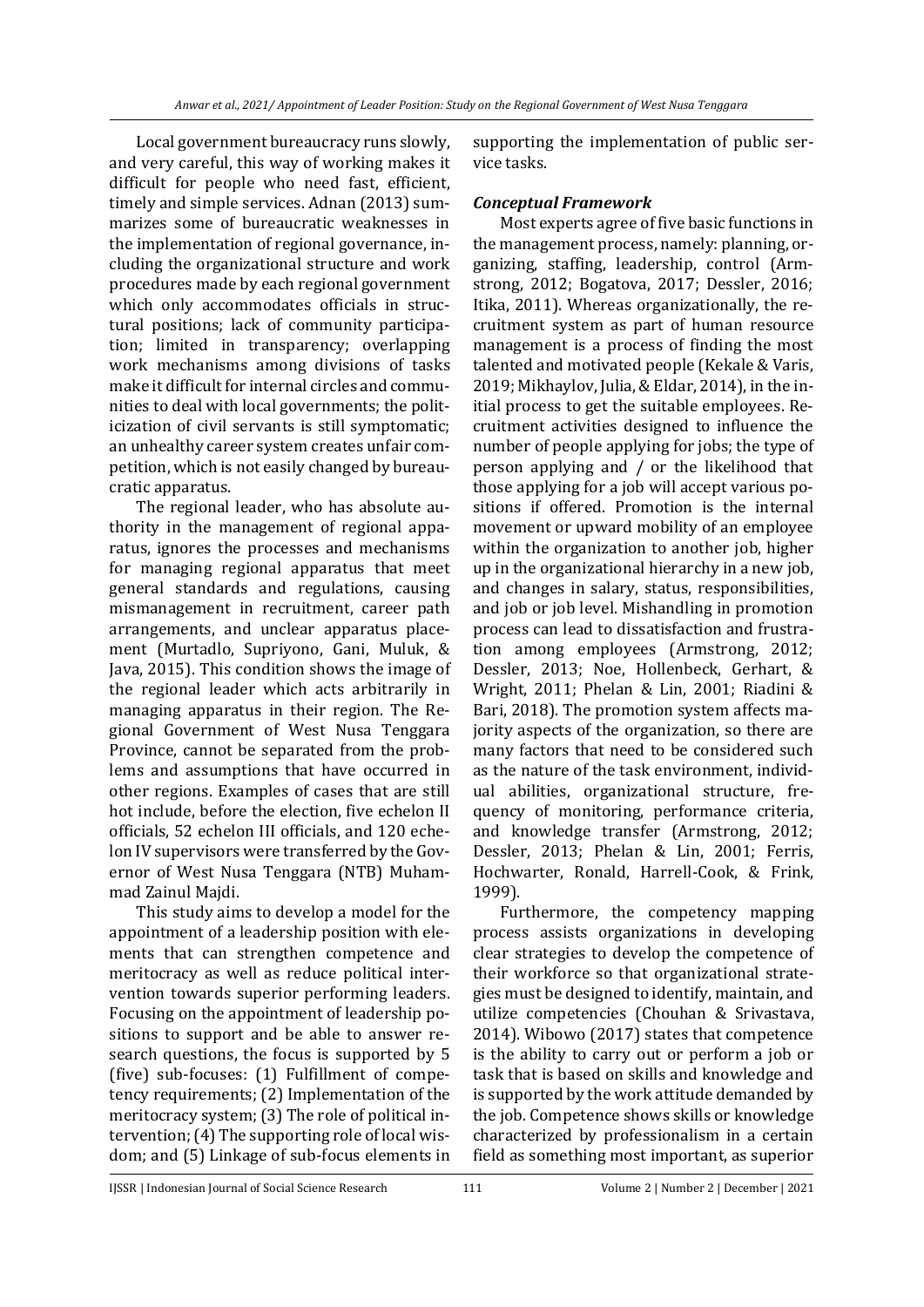in certain fields, with indicators of Knowledge, Skills, and individual skills including Attitude.

The standard Weberian bureaucratic model provides a central place for creating a professional, civil service who is apolitical, elected on the basis of merit, and who has considerable independence from political control (Ban, 2014). This model is now confronted by two things: in Western democracies by increasing pressure on the importance of bureaucratic political control as essential to democracy, and, on the other hand, in developing countries by the so-called politicization of the civil service, i.e. political leaders who control or at least affect appointments for positions in government. Although the results of research by Bellò and Spano (2015) show political intervention is inevitable in the bureaucracy and politicians and managers play two different roles and must carry out different activities. Managers are often required to find a delicate balance between fulfilling political demands, carrying out duties, and assuming the responsibilities, risks, and legal consequences of their actions, yet still, leave a strained relationship. From this perspective, then, recommends the general policy of maintaining the Weberian model with a merit system with a strict selection of civil servants and with a relatively minimal amount of political intervention.

The decentralization system occurs in local governments where political intervention is very pronounced, both through regional head policies, public policies, and through legislative oversight. Murtadlo et al. (2015) develop a relevant model for explaining current conditions, including in the management of staffing in the regions. The political position of the Regional Head apparatus is very dominant in determining who serves what without paying attention to regulations and selection results. Placing someone in a position prioritizes the political interests of the Regional Head in carrying out the vision and mission of the Regional Government. This domination pattern of the political bureaucracy places bureaucracy as political subordination (Murtadlo et al., 2015). Local wisdom is proven to be very important in supporting social, community and economic life. Shah, Shahjehan, Afsar, Afridi, and Saeed (2020) proves the importance of the role of local wisdom as an element that is included in policy making regarding teaching activities and community plantation so that it has a positive impact on the organization. Li, Easterby-Smith, Lyles, and Clark (2016) show the success of multinational organizations that combine global knowledge with local knowledge to support their business so as to increase productivity levels.

Based on the background, problem formulations, goals, benefits, and the concept of HRM, especially regarding recruitment, selection, promotion, competence and meritocracy, bureaucratic and political relations, local wisdom, and public services, the researchers compiled a conceptual framework for this study as shown in the picture: Researchers assume that these elements support the appointment of leadership positions. The political intervention box uses a vague arrow, because it is felt, but vague because according to law, it is prohibited.



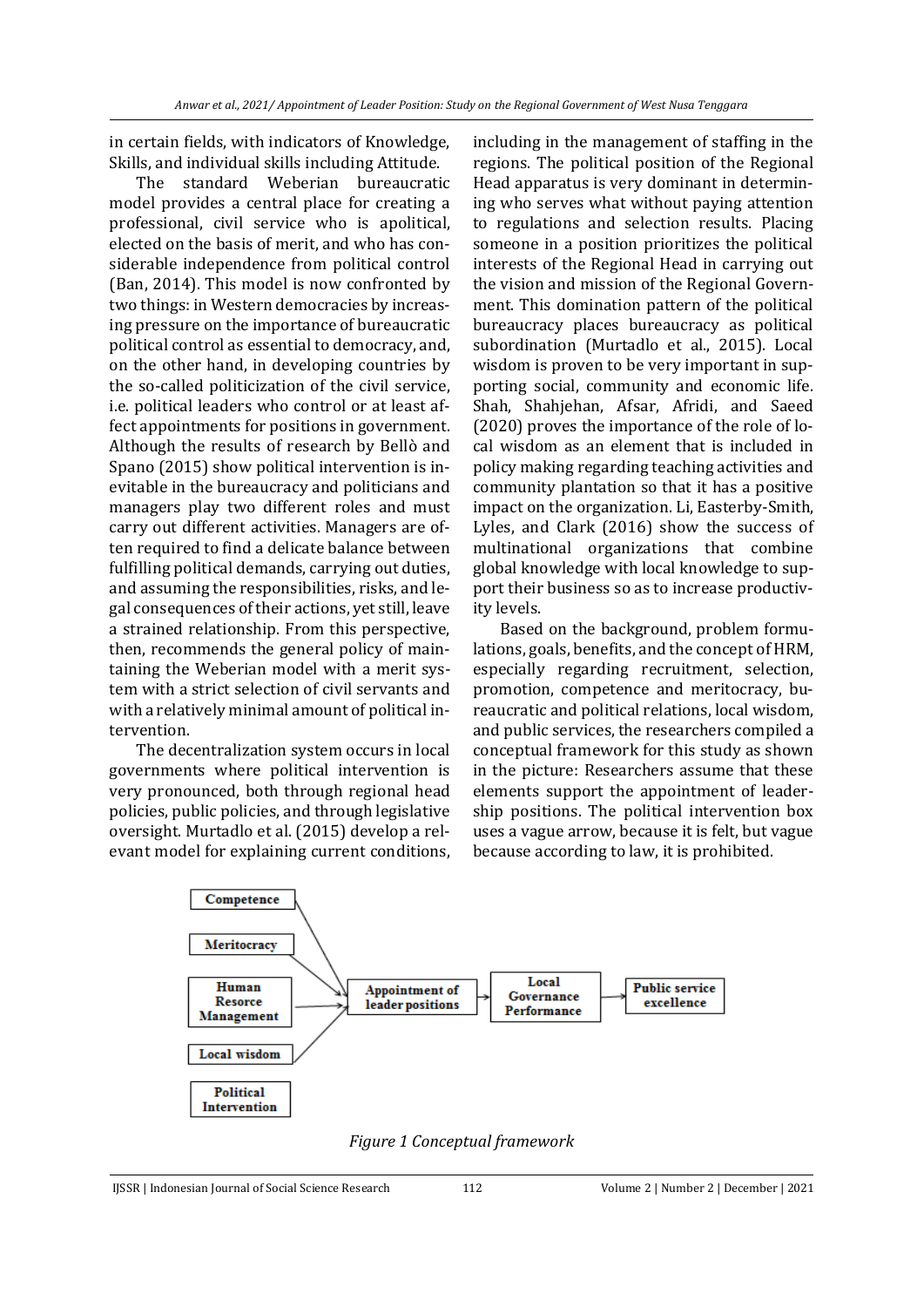## **Method**

## *Study site*

This research was conducted in mid-2019 to 2020 using in-depth interviews with 23 informants and 8 resource persons (K-I and K-II) consisting of Mid High Leader, First Stage Leader, Administrator, Supervisor and Head of Regional Officer Body, Organization Bureau Chief, Head of Development Body of the West Nusa Tenggara Provincial Government Human

Resources Development Agency, as well as community leaders, cultural and religious figures, and political party figures.

## *Methods*

This study used a qualitative approach with a case study research method. The study design research adopted Yin (2003) adapted for further research.



*Figure 2. Case study research design for appointment of leaders in the Regional Government of West Nusa Tenggara Province*

### **Results and Discussion** *Competence*

7 (seven) informants from the first cluster (23 people) who were interviewed stated that they had not fully met the required criteria and suggested the need for technical training required to occupy certain positions. Meanwhile, 16 (sixteen) informants stated that the appointed officials had fulfilled all the requirements. When the grid of these questions was raised to two informants from the second cluster of politicians, they answered that candidates and officials appointed to leadership positions must meet administrative requirements, competency requirements, psychology tests and managerial abilities, as well as the statement of the Head of BKD. This data was then confirmed to the head of the HR department who stated that 90% of those appointed had met the required requirements, while 10% had not met the rank requirements, and were

only temporary in nature. On the question of how many officials in the current workplace who do not meet the requirements or not yet are still appointed to leadership positions, 50% of informants from the first cluster (KI) answered they did not know, 20% answered that there were 5-10% officials who appointed did not meet the requirements of the rank requirements, and 30% of informants answered that less than 5% of the appointed officials did not meet the requirements, but it was not stated what elements were not fulfilled. Meanwhile, according to the political figures from the second cluster, gave an answer that: "Of the officials appointed to leadership positions, I think all of them have gone through the selection process at the Position Advisory Board so it is very unlikely that a person appointed to a position does not comply with the demands of the position likewise the answer given by the informant as well as the Primary High Leadership Officer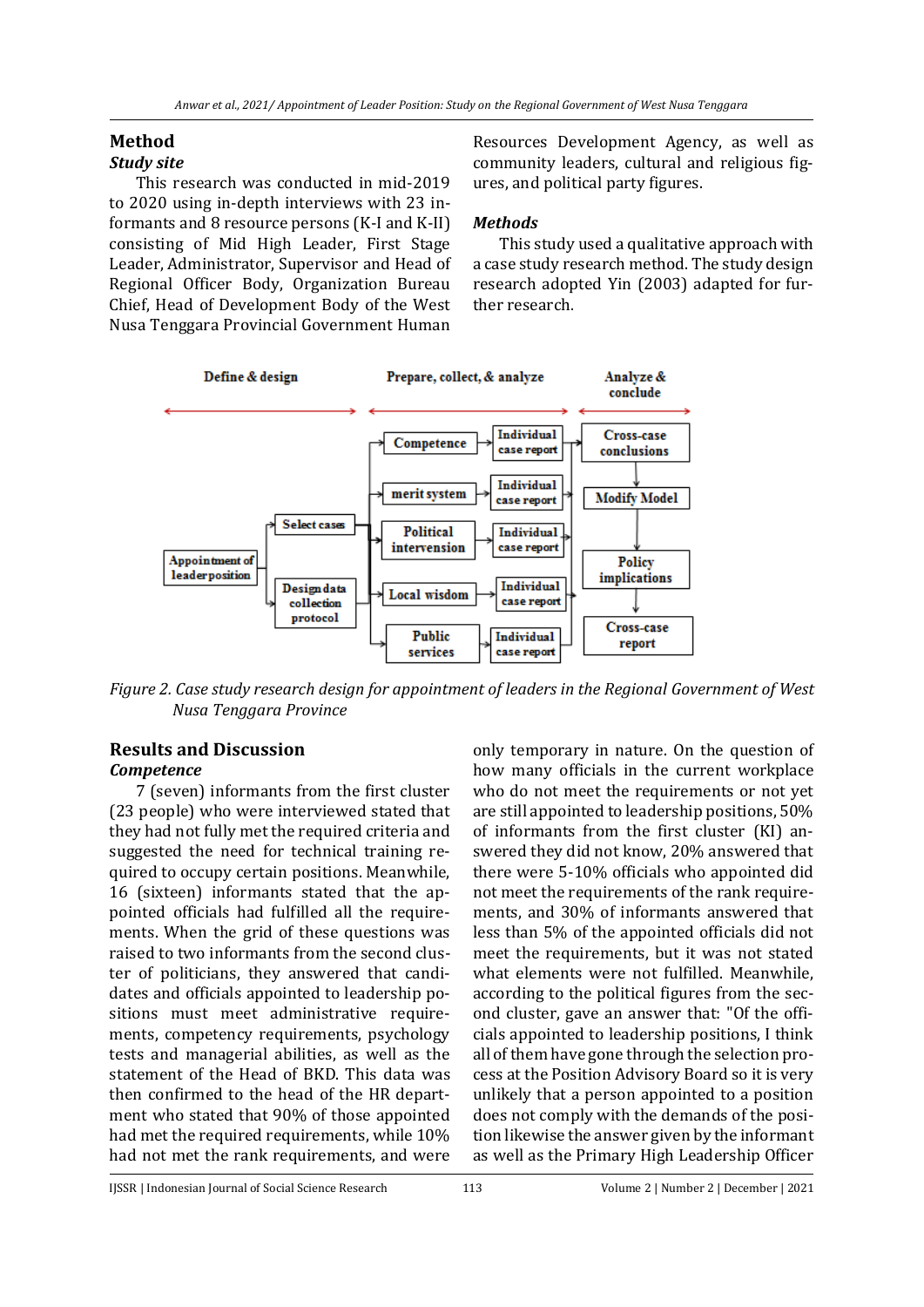in the HR sector. Furthermore, 15% of the informants stated that he had held echelon IV positions three times and three times held echelon III positions. As many as 70% stated that they were appointed because they had met the requirements of the position in terms of rank, competence, education, training, capacity and capability. 10% of informants gave reasons for their appointment to positions including because they had held structural/leadership positions since 2005. There were also 5% of informants who further stated that the reason for the appointment of the person concerned was based on location considerations.

In general, 85% of informants considered very important knowledge and skills regarding duties and functions in the workplace, especially those of a technical nature, because with this ability an ASN could work properly and correctly according to their performance targets. the performance of the unit including in solving problems and making decisions. 15% of informants considered managerial ability to be important and very decisive. The informants from the second cluster of Political Figures stated that knowledge and skills related to duties and functions were very important to provide certainty and quality of service to quickly and precisely.

Furthermore, the informants emphasized that capacity, professionalism and loyalty to duties are the main considerations in the appointment in a leadership position (KI-14; KI-5; KI-13) informing that there are no special requirements that are prioritized because each requirement has a value and the weights that support each other and become a unity. The answer from K-I-3 states that the requirements for managerial abilities, maturity in thinking and acting, experience in occupying positions, communication skills, coordination and partnerships. Another group of informants answered that competence, education, age, work experience were the main requirements and considerations in selecting a leadership official. Some 80% of the informants stated that integrity is a very necessary requirement for those who hold leadership positions.

Based on document tracing and source triangulation interviews with 3 (three) echelon II official informants of work unit/SKPD leaders, it is known that the recruitment of prospective leadership officers is carried out in several ways and stages, according to the level of position that the candidate leadership will manage. For the recruitment of echelon II leadership positions, it is carried out through open bidding in accordance with the applicable regulations with several stages.

The fulfillment of competency requirements in research on the appointment of leadership positions in the Regional Government of West Nusa Tenggara Province (NTB) is still transitional, because with the Regulation of the Minister of PAN RB RI Number 38 of 2017 concerning Competency Standards for ASN Positions, the NTB Provincial Government must adjust the competency assessment system has existed before with the aspects and competency standards that are in the Regulation of the Minister of PAN RB RI Number 38 of 2017 concerning Competency Standards ASN position.

### *Meritocracy*

The merit system has been used to assess individuals. Organizationally, the implementation of the merit system measured by 8 indicators, namely: (1) All positions already have a position competency standard; (2) Planning the needs of employees according to the workload; (3) The selection and promotion is carried out openly; (4) Has a career management consisting of planning, development, career patterns, and succession planning groups obtained from talent management; (5) Provide rewards and impose sanctions based on an objective and transparent performance assessment; (6) Implementing the code of ethics and code of conduct for ASN employees; (7) Planning and providing opportunities for competency development according to the results of performance appraisals; (8) Provide protection to ASN employees from acts of abuse of authority. It has not been fully implemented, as in point (4), it will only be implemented in 2021; point (7) Competency development has not been based on the results of performance appraisals, but on the proposed organizational needs.

Based on document studied and source triangulation interviews, it was found that the implementation of the merit system has so far been implemented by the NTB Provincial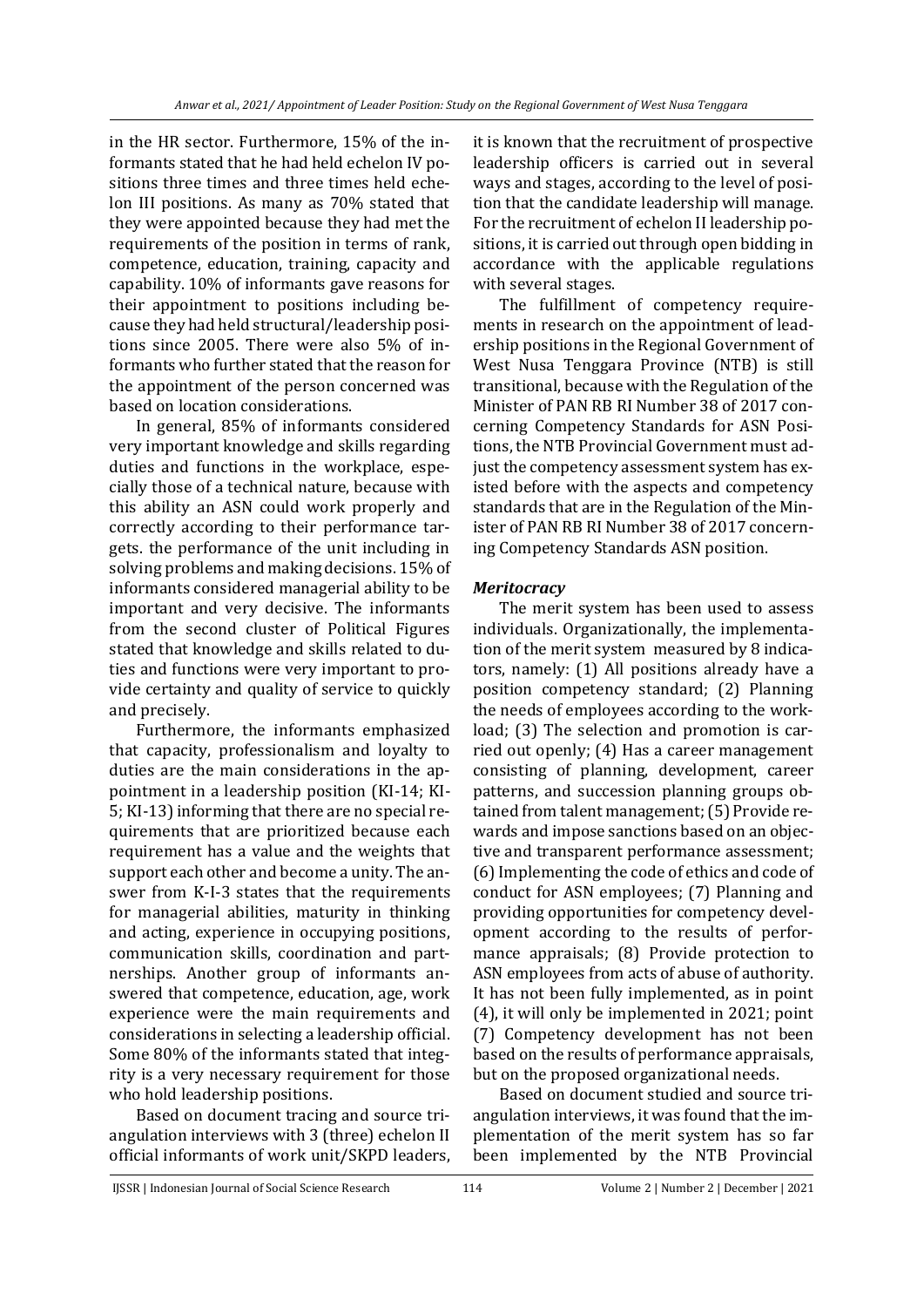Government, following Law Number 5 of 2014 concerning ASN merit systems where ASN policies and management are based on fair qualifications, competence and performance. and fair without distinguishing the political background of race, color, religion, origin, gender, marital status, age and / or condition of disability (ASN Law Article 1 paragraph 22) which means merit system is the management of human resources based on competence through achievement. However, with the issuance of Government Regulation no. 11 of 2017 concerning Civil Servant Management, the NTB Provincial Government still needs to optimize its implementation to follow up on the Regulation of the Minister of PAN RB Number 3 of 2020 concerning ASN Talent Management, especially regarding the implementation of the talent pool and the ASN succession plan. Therefore, the Governor issued the Governor of West Nusa Tenggara Regulation No. 47 of 2020 concerning the Merit System in the Management of Civil Servants in the West Nusa Tenggara Provincial Government.

### *Political intervention*

Basically, the informants rejected political intervention in the form of the discretion of the regional head in the appointment of office and agreed on the separation between politics and the bureaucracy. Weber argues that politicians and bureaucrats can work optimally if there are clear differences between the two roles. Politicians formulate policies, while the bureaucracy is the executor of policies. In short, informants reject discretion and agree with politicians/politicians in formulating policies by accommodating local wisdom and supporting the role of politicians through the DPRD as bureaucratic supervisors.

Political intervention in the bureaucracy can be in the form of Regional Head Discretion, Public Policy in the form of Regulations, as well as legislative control from the Regional People's Representative Council which in this study was derived through questions from informants. The answers of the informants can be grouped into three levels, namely informants who agree with and accept political intervention (K-I-11; K-I-14); informants who were forced to accept, voiced by K-I 9; K-I-19; K-I-20;

K-I-21, and K-I-23; and those who refuse political intervention practices (K-I 3; K-I-6; K-I-7; K-I 8; K-I-10; K-I-12; K-I-13; K-I-15 and K-I-18). Based on in-depth interviews with informants (KI), it can be suspected that the Regional Head's discretion occurred in several officials who said that: "In the two years since the current regional government, the informant has held the position of JPT Pratama for four times, or an administrator position on a moving basis. -move". Meanwhile, other informants stated that they held positions for more than three terms.

## *Local wisdom*

The values of local wisdom such as the character of majoabuabu dahu, mutual ajinan, and tatas tuhu trasne which contain positive values in building a work ethic as a civil servant, coupled with "imtaq" activities are considered able to reduce sharp competition between employees as an impact of prioritizing competence and meritocracy. Serves to provide reinforcement of morality and integrity. If competence and meritocracy are carried out properly, the bureaucracy will become very rigid, so it is necessary to approach local wisdom that reinforces employee morality and integrity.

Overall, 23 (twenty three) informants understand the meaning of local wisdom well, it can be seen from the answers which, although varied, still show an understanding of local wisdom in the following answers. Fifteen informants gave answers that local wisdom is part of the culture of a society that cannot be separated and passed down from generation to generation. Referring to the case study of Nugroho et al. (2018)on local knowledge, it shows that public policy formulation is a politico-economic arena and therefore requires collaboration. The use of knowledge and evidence in public policy has become a popular topic of discussion over the last decade, including local wisdom as a real source of knowledge in public policy formulation. The potential of local wisdom can be used to grow its positive influence as one of the three types of knowledge that form public policy, namely scientific knowledge, professional knowledge, and local knowledge, where each plays its role. Local knowledge comes from the history and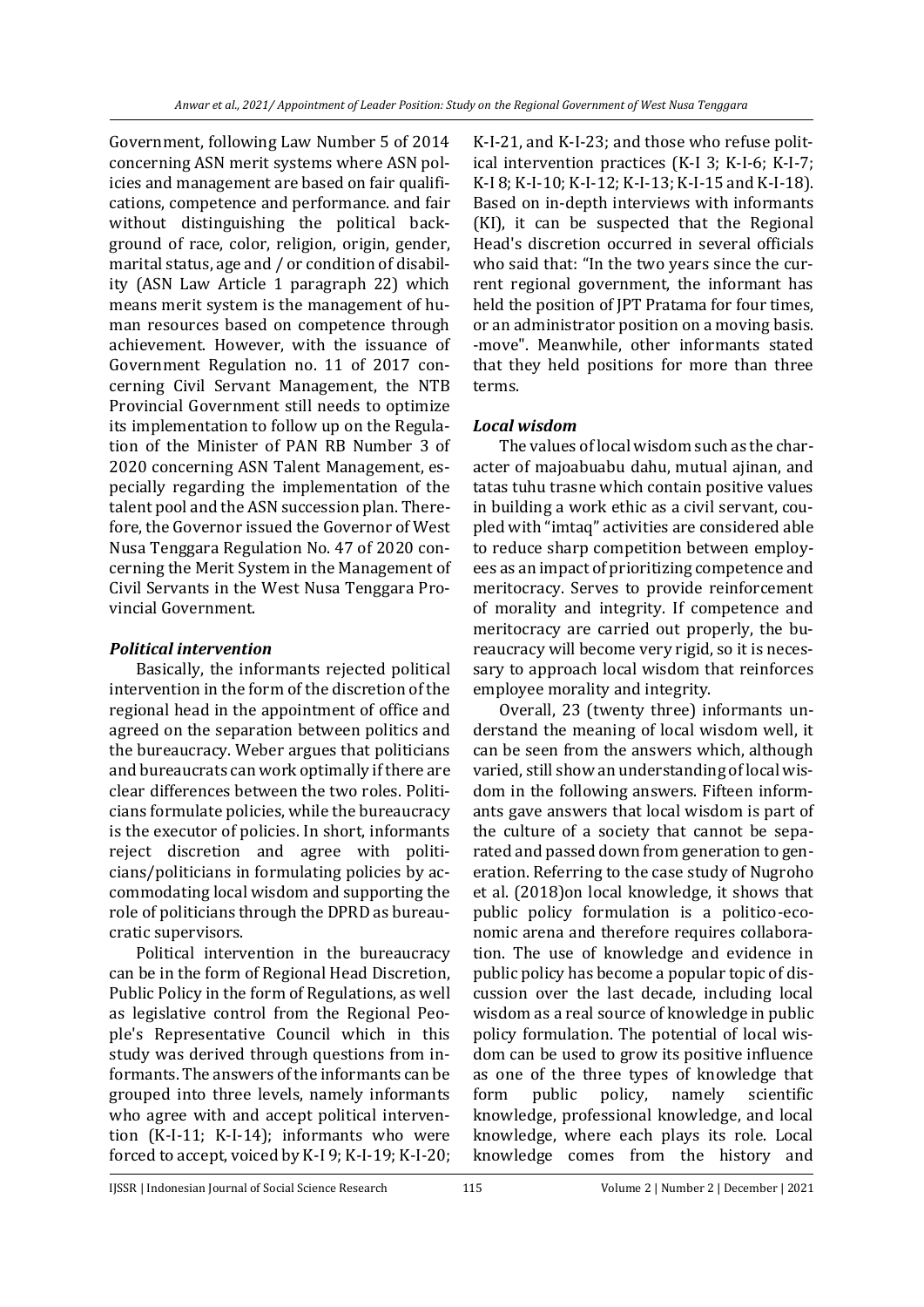experiences of citizens and communities about how to survive and grow in their own environment. Based on the research results, local knowledge such as Majo Labu Dahu (shame and fear) and Tatas Tuhu Trasne (wise, diligent, tenacious, good morals) and mutual commitment are considered capable of encouraging work ethics towards superior human resources, so that political intervention is the formulation of policies for the Nusa Regional Government. West Southeast in terms of policy formulation to produce superior human resources, it is possible.

### *The linkage between elements*

In supporting the implementation of public service duties, the linkage and involvement between sub-focus has proven to provide a strong foundation in achieving public service goals and achieving proud achievements for the community and for the civil servants as a whole. With officials who meet competency standards both technical competence, managerial competence, and socio-cultural competence, in providing public services he will follow the standard procedures set and apply public service protocols. By implementing a merit system, an official will try in such a way as to be able to provide the best public services. With competence and meritocracy that requires neutrality, if there is political intervention, he will be able to return to the original rules.

#### *Discussion*

Ministerial Regulation PAN RB RI Number 38 of 2017 concerning Competency Standards for ASN Positions, force the NTB Provincial Government to adjust its competency assessment system with existing competency aspects and standards, especially in the context of selecting JPT, Administrators and Supervisors. However, due to the unavailability of technical competency standards based on regulations prepared by the relevant ministries, the application of the Job Competency Standards applies to managerial and sociocultural competencies.

The NTB Provincial Government has human resources with the following structure: age 25 to 35 years are 1,536 (one thousand five hundred and thirty-six); ages 36 to 45 are 5043 (five thousand forty-three) and ages 46 to more

than 56 years old are 7119 (seven thousand one hundred and nineteen) people. By looking at the requirements to occupy a position as stipulated in Government Regulation Number 11 of 2017 concerning Civil Servant Management where one of the requirements is to have one level experience under 3-4 years, and exceptions for Government Agencies that have implemented the Merit System in accordance with Article 134 of the Regulation Government Number 11 of 2017 concerning Management of Civil Servants regarding provisions regarding open JPT filling and how to compete, Regional Governments must do the recruitment carefully and immediately carry out talent management by creating a talent pool and compiling succession planning.

Various regulations have been established to maintain the neutrality of civil servants and civil servants from political influence, most recently through Law No.5 of 2014 concerning ASN Article 9 paragraph (2) which states that ASN employees must be free from the influence and intervention of all political groups and parties. This means that the involvement of civil servants in political party activities violates statutory provisions. The potential of local wisdom can be utilized to foster its positive influence as one of the three types of knowledge that shape public policy, namely science, professional knowledge, and wisdom, which each play a role. Public service is one indicator in government bureaucratic reform. Public service quality improvement programs are the main ones, by setting Service Standards, Implementing Minimum Service Standards (SPM) and increasing community participation in improving the quality of public services through the implementation of community satisfaction surveys.

Competency development still limited to organizational needs, not yet based on HR performance appraisals. While Technical competence is still limited to the ability to carry out tasks and functions, because there is no technical competency standards that should have been issued by the relevant ministry, so that high intensity of the transfer has resulted in HR being unable to work. Then, the budget limitations make leadership training limited, while HR management carried out by 3 different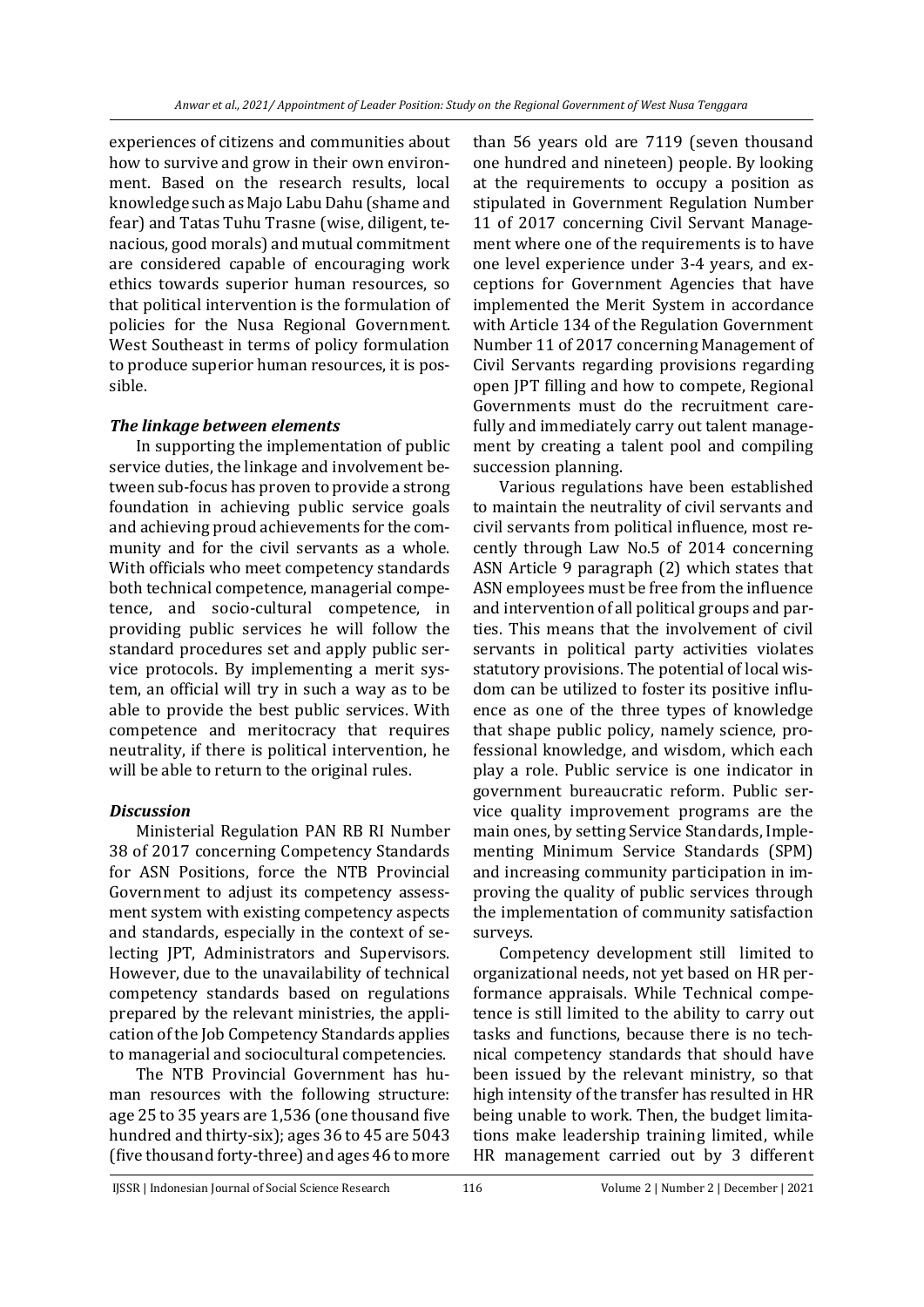units, that can slows down the career development process. The absence of a talent pool has made the selection process for leadership positions more based on DUK and work experience or occupation. And local governments must be working hard to implement Government Regulation no. 11 of 2017 concerning Management of Civil Servants (PNS).

# **Conclusion**

Competence supports meritocracy: the higher the competence, the better the meritocracy. Competence supported by local wisdom provides enrichment and strengthening of moral values and integrity. Meritocracy is the most dominant element in supporting the appointment of leadership positions because it is the public officer management system as a whole.

Political intervention in the form of discretion in appointments has a negative effect on employees so that it can reduce competence and hinder the implementation of meritocracy. However, the political function of policy formulation and political control over the bureaucracy is needed. Local wisdom strengthens the values of morality and integrity of competitive ASN so that it can soften unfair competition and is expected to reduce the discretion of regional heads. Talent management that will be implemented becomes very urgent for the local government to recruit very carefully and immediately carry out talent management by creating a talent pool and preparing succession planning so that the required leadership formation can be fulfilled internally.

Based on research findings, we recommends to strengthening the model for leadership positions in the NTB Provincial Government to produce hight performance by requiring four main elements, such meritocracy, competence, talent management and local wisdom to reduce political intervention. By referring to the theory and empirical facts of bureaucratic and political relations, political intervention is still described. This shows that although in the latest legislation through Law No.5 of 2014 concerning ASN Article 9 paragraph (2) states that ASN employees must be free from the influence and intervention of all groups and political parties, as well as the involvement of civil servants in political activities, violating laws and regulations.



*Figure 3 The improvement Model for appointment of a leadership positions*